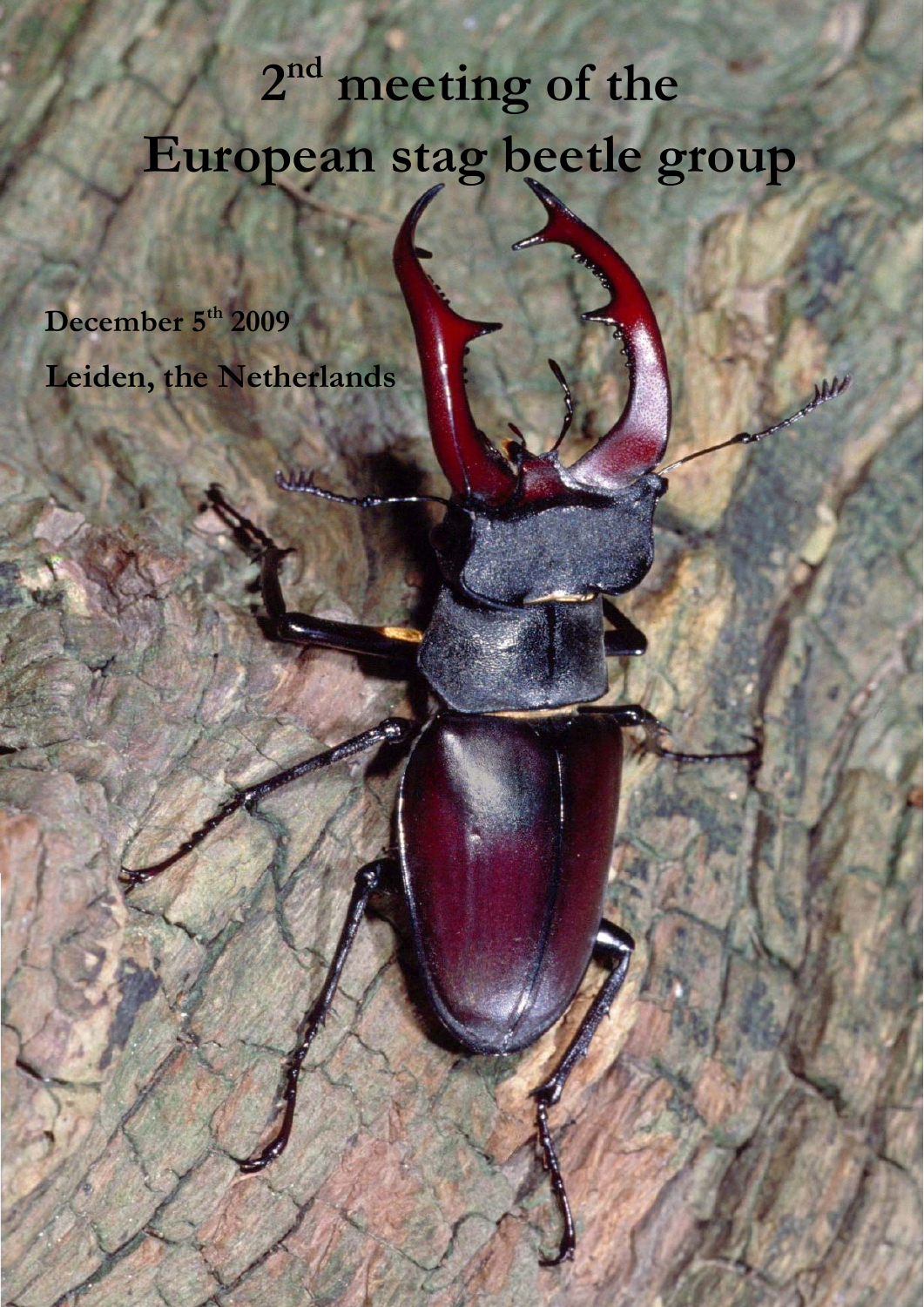## **2nd meeting of the European Stag Beetle Group**

December 5<sup>th</sup> 2009, Leiden

Programme and Abstracts

**Organisation**  J.T. Smit

#### **Postal Address**

European Invertebrate Survey – the Netherlands P.O. Box 9517 2300 RA Leiden The Netherlands Telephone: 0031 71 5687594 Fax: 0031 71 5687666 E-mail: [smitj@naturalis.nl](mailto:smitj@naturalis.nl)

#### **Supported by**

European Invertebrate Survey – the Netherlands Naturalis – National Museum of Natural History

Cover photo: *Lucanus cervus* male. Photo R. Krekels

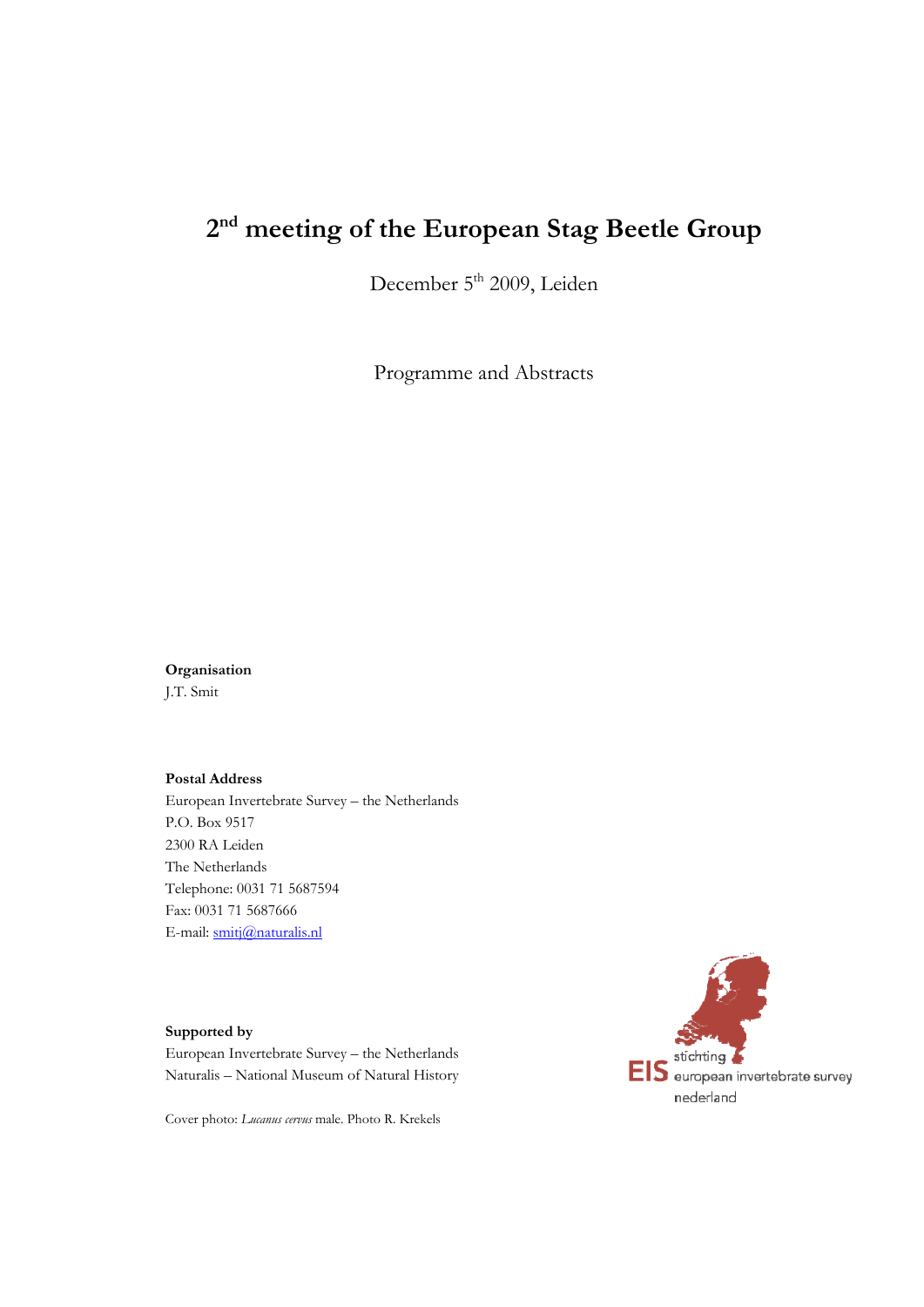## Contents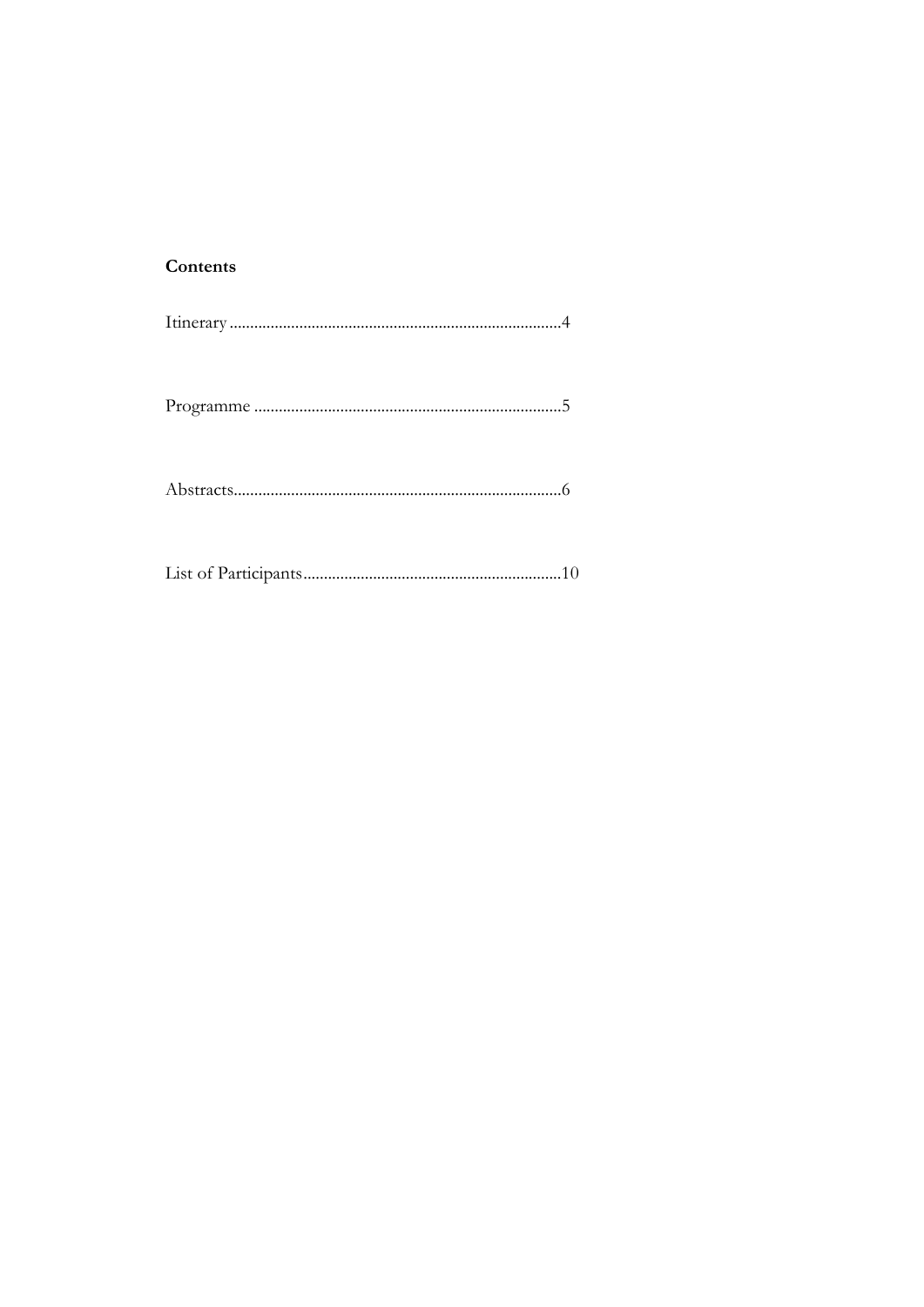

#### **Itinerary**

ROUTE FROM TRAIN STATION TO MUSEUM NATURALIS

From the train station it is a 5-10 minute walk to the museum. Take the exit (= uitgang in Dutch) 'LUMC' and 'Naturalis', which is the northwest side of the station. Outside there are signs 'Naturalis' all the way to the museum. You walk around the 'LUMC'. The signs 'Naturalis' will lead you to the main entrance of the museum, however you will need to go to the employees entrance. Therefore you will have to cross another road and walk towards the collection tower (the big grey tower, to your left from the main entrance, see figure below). There you'll find the employees entrance and at the desk, which is inside, there will be a badge awaiting you that will allow you to enter the building.

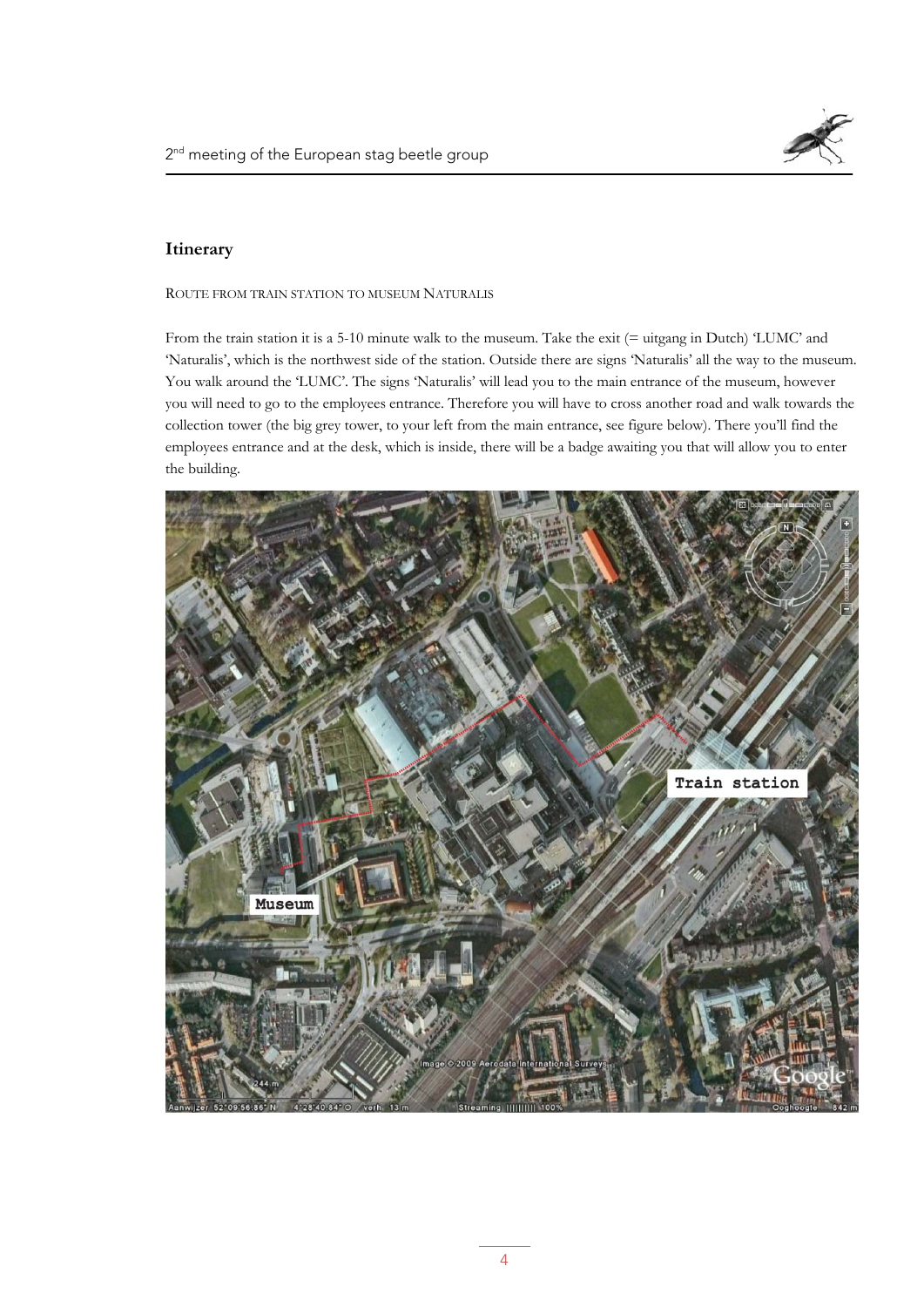

#### **Programme**

Saturday 5 December

- 10.00 Arrival and coffee
- 11.00 Opening
- 11.00 **A. Thomaes & K. De Gelas**  Phylogeography of the stag beetle *Lucanus cervus*: outline and perspectives
- 11.30 **G. Antonini, S. Cortellessa, P. Cerretti1, A. Campanaro, F. Mason & P. Audisio** Molecular taxonomy of the genus *Lucanus* L. in Italy

#### 12.00 **J.T. Smit & R. Krekels**

Conservation of the stag beetle *Lucanus cervus* in the Netherlands

12.30 Lunch

#### 14.00 **C. Hawes** Radio-telemetric monitoring of stag beetles *Lucanus cervus* at two sites in the United Kingdom: limited dispersal and its implications for conservation

- 14.30 **E. Sprecher-Uebersax** New pictures of the stag beetle *Lucanus cervus* in Art and Mythology
- 15.00 **M. Mendez**

Introduction on the discussion of possible joint future projects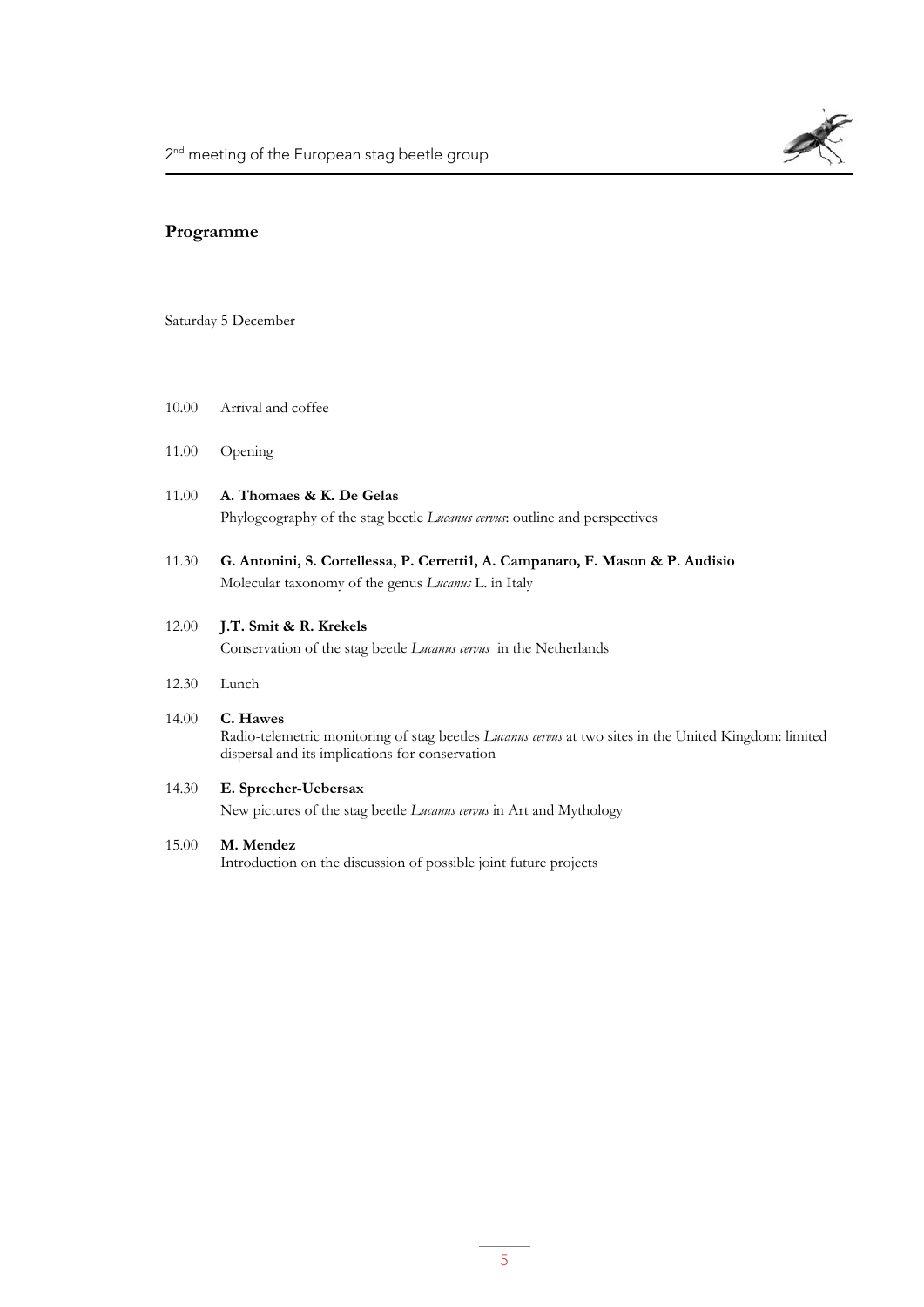

#### **Abstracts**

#### **Molecular taxonomy of the genus Lucanus L. in Italy**

Antonini1 G., Cortellessa1 S., Cerretti1,2 P., Campanaro A1,2., Mason2 F. & Audisio1 P.

1 Department of Animal and Human Biology, Sapienza University of Rome, Via A. Borelli 50, I-00185 Rome, Italy 2 MiPAAF - National Forest Service, CNBF National Centre for Forestry Biodiversity, Via C. Ederle 16/a, I-37100 Verona, Italy

The European Stag beetle *Lucanus cervus* (Linnaeus 1758) is one of the best-known, familiar and easy to determine coleopteran species listed in Annex II of the European Habitat Directive and is considered a flagship species for conservation of saproxylic insects. A second closely related species, *Lucanus tetraodon* Thunberg, 1806 is mainly distributed in central and southern Italy (recently also recorded from a relict locality in Lombardy, Ticino valley: Zillioli & Pittino, 2004). The two species are syntopic in some areas of central and central-northern peninsular Italy where are known to occur individuals morphologically in-between *L. cervus* and *L. tetraodon* ("*L*. sp. cf. *cervus*"). We therefore used molecular methods to analyse some samples of these apparently "intermediate" specimens. A 750 bp fragment of mtDNA cytochrome C oxidase I gene (COI) was sequenced from 23 Italian individuals belonging to three sample groups, i.e. *L. cervus* (13), *L. tetraodon* (2) and *L*. sp. cf. *cervus* (8).

Intra-group TN93 distances ranged from 0.0 % to 2.8% and inter-group TN93 divergences ranged from 3.3 % to 12.8 %.

The examined populations of *L*. sp. cf. *cervus* (sampled in overlapping areas of the two species) are genetically close to those of *L. cervus*, and markedly different from those of *L. tetraodon*. Moreover, these preliminary results show a marked differentiation between *L. cervus* and *L. tetraodon* (mean genetic distance 12.8%), at least by means of mitochondrial DNA..

This preliminary taxonomical scenario is to be confirmed by more data on mtDNA sequences, and by additional slower nuclear markers (in order to investigate on hypothetical phenomena of hybridization or past introgression between the two species) in the next future.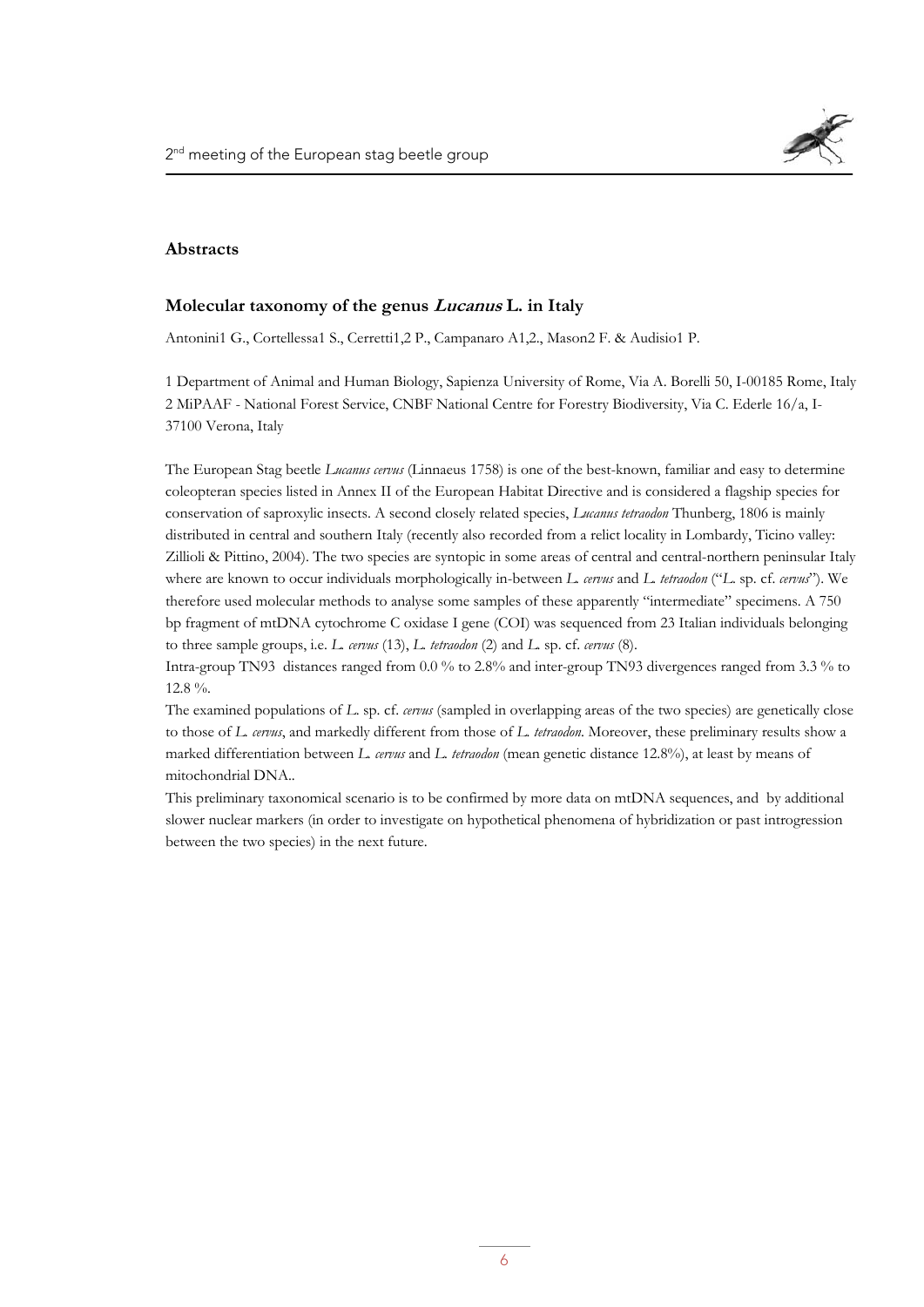### **Radio-telemetric monitoring of stag beetles Lucanus cervus L. (Coleoptera: Lucanidae) at two sites in the United Kingdom: limited dispersal and its implications for conservation**

Colin Hawes

School of Biological Sciences, Royal Holloway University of London

Stag beetle movements at two sites, a private householder's garden (habitat 1) and a tree surgeon's woodyard (habitat 2), both of which contained plentiful supplies of decaying wood, were monitored radio-telemetrically. Beetles were captured from the ground and in flight when they emerged from over-wintering. A miniature transmitter (tag) was attached to the pronotum of each beetle, which was then radio-tracked until its transmitter battery-life was over (15-26 days). Monitoring was carried out for three consecutive years (2007-2009) using a total of 15 tagged males and 15 tagged females. At both sites, male behaviour comprised frequent flights commencing at a height of 8-9 m from resting places in trees. The maximum distance recorded for a single flight by a male was 50 m, and the maximum displacement distance 225 m. Few males were observed to fly beyond the habitat at both sites. Female behaviour consisted almost entirely of consecutive movements on the ground towards suitable habitat for oviposition. The maximum distance travelled recorded for a single movement by a female was 20 m, and total displacement 29 m. Data suggest that in general female beetles remain at the site where they emerge, walking instead of flying, if a plentiful supply of suitable decaying wood is at hand. At such sites it seems that the majority of males fly in search of females but remain in the vicinity of the habitat that the females occupy. It is suggested that in such habitats where larval pabulum is plentiful, females do not travel far, thus conserving energy, which can better used for digging to find suitable underground ovipositing sites. Dispersal capacity, which is dependent on female beetles, seems to be limited at these sites and thus would limit the colonisation of new sites. It is suggested that the poor dispersal capacity of females at both habitats 1 and 2 would lead to an increased probabilty of local extinction. The role of the few males that travelled beyond the habitat at both sites would seem to be that of maintaining the gene flow between neighbouring populations. The limited dispersal of males shown in this study would therefore limit this gene flow. These findings have implications for stag beetle conservation, especially in terms of siting artificial deadwood/log-pile habitat for these insects.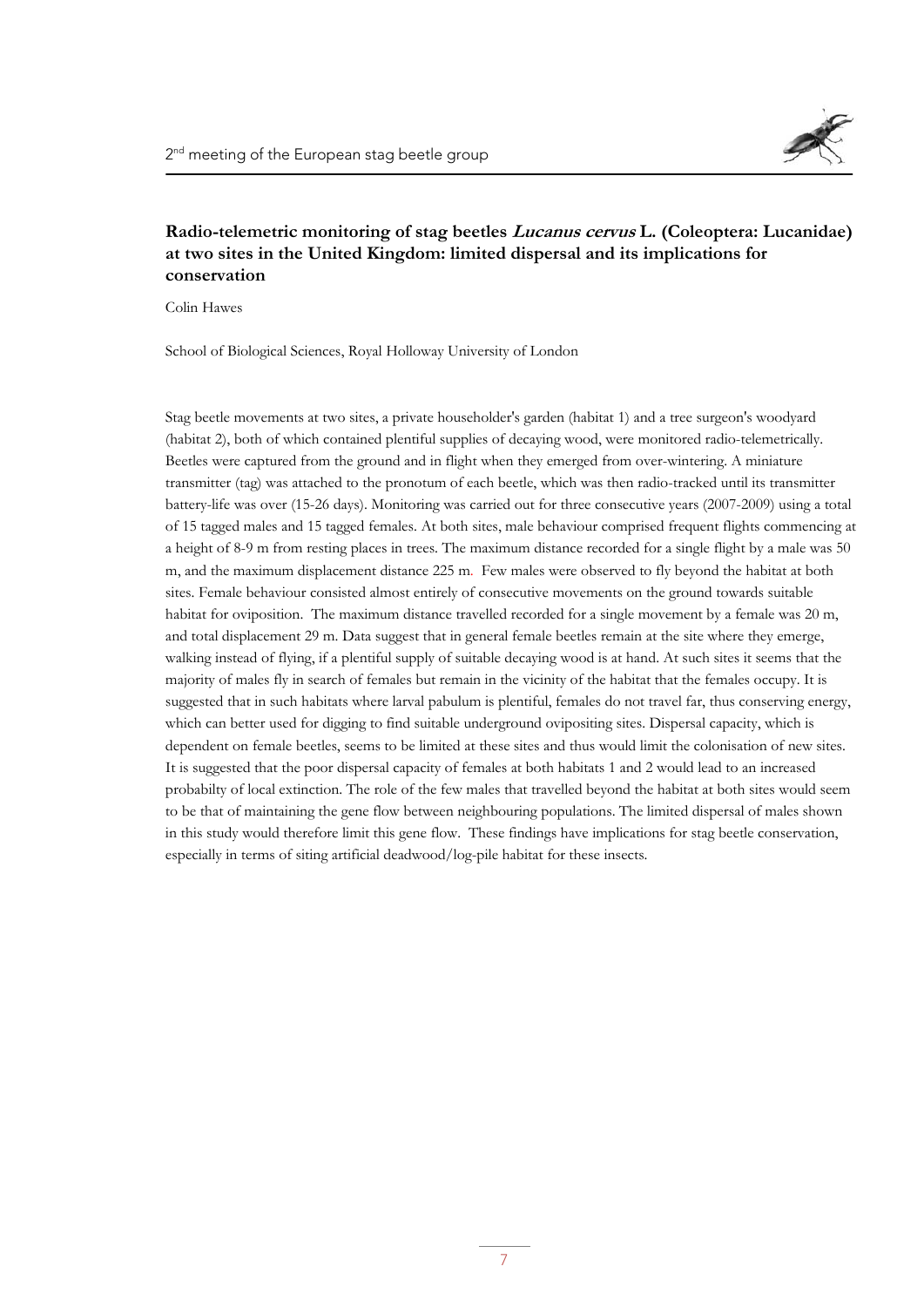

#### **Conservation of the stag beetle Lucanus cervus in the Netherlands; a practical approach**

John T. Smit<sup>1</sup> and René F.M. Krekels<sup>2</sup>

1European Invertebrate Survey - the Netherlands, P.O. Box 9517, 2300 RA, Leiden, the Netherlands, e-mail: smitj@naturalis.nl

2Bureau Natuurbalans - Limes Divergens B.V., P.O. Box 31070, 6503 CB, Nijmegen, the Netherlands

International legislation compels all member states of the European community to actively protect the stag beetle *Lucanus cervus* (Linnaeus, 1758). In the period 2003-2008 several projects have been executed for the conservation of this species in the Netherlands. An overview of the approach in the Netherlands is given: from a status report via a national survey to regional conservation plans. The status report was based on all available information from the literature and scientific collection. This report provided the basis for a more focused national and regional survey carried out with the help of the general public through a publicity campaign, resulting in very accurate distribution maps. The improved knowledge on the distribution made it possible to draw up regional conservation plans, describing the actual status, the threats and bottlenecks and the measurements needed at population level. Enlisting the help of the general public however also has obvious disadvantages in terms of record validation.

#### **New pictures of the Stag beetle Lucanus cervus in Art and Mythology**

Eva Sprecher-Uebersax

Naturhistorisches Museum, Augustinergasse 2, CH-4001 Basel, Switzerland. Email eva.sprecher@bs.ch

Since the role of the conspicuous and largest European beetle, *Lucanus cervus*, was largely studied (Sprecher & Taroni, 2004), many new pictures were found. Thanks to the ability to stimulate people's imagination and its ability to be transformed into a variety of roles, the stag beetle appears in a rich variety not only in wonderful illustrations but also in all kind of objects. It is included in the repertory of decorative art, on porcelain, on jewellery, on stamps and on a variety of consumer goods. It has incessantly captured the imagination and fascination of mankind and has been known in Europe since the antiquity. The first written sources, in which it is mentioned, appear in ancient Greece and the last are very recent paintings from the 21st century, demonstrating a very impressive span for this charismatic beetle. The stag beetle's popularity is based not only on the mythological tales, but also on its magical powers. By the time, it slowly rid itself of the once assigned symbolic meaning and took on a descriptive and decorative function, finally becoming the favourite subject of many artists, transforming table settings, still-life portraits and forest scenes with its sheer presence.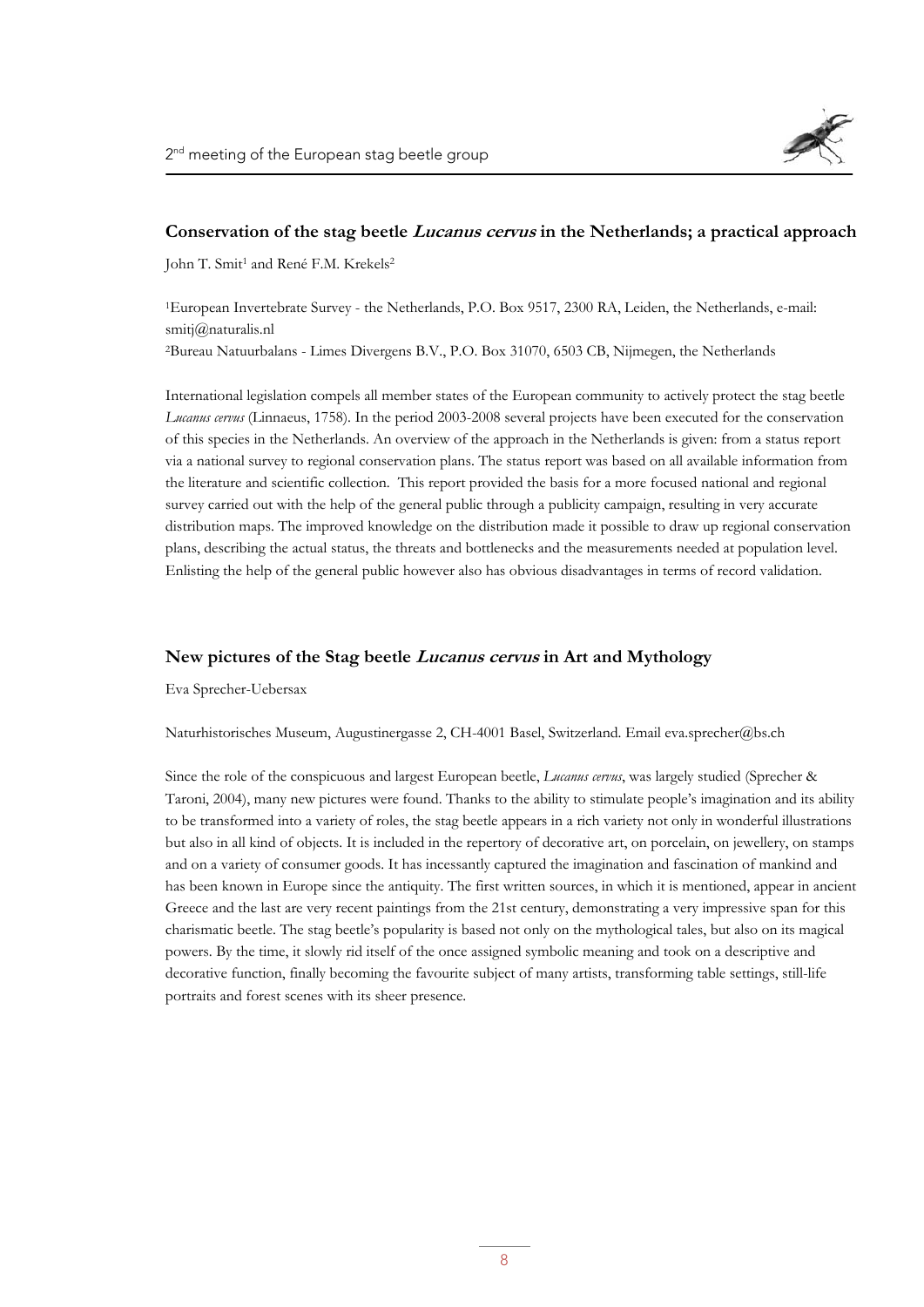

#### **Phylogeography of the stag beetle Lucanus cervus: outline and perspectives**

Arno Thomaes & Koen De Gelas

Instituut voor Natuur- en Bosonderzoek, Wetenschappelijke instelling van de Vlaamse overheid, Gaverstraat 4, 9500 Geraardsbergen, België

Molecular markers allow for a detection of cryptic variation and can shed a light on the long term history of a species, as well as on the radiation among closely related species. With this phylogeographic study of the stag beetle *Lucanus cervus* (L, 1758) we want to elucidate the colonisation history and timing of this species from putative southern refugia after the last ice-age. Furthermore, the study will allow us to delineate evolutionary significant units, helping to evaluate the current taxonomic status of the stag beetle and detect hidden variation. If cryptic variation is detected, we plan to analyse whether this variation is associated with morphological differences.

To reach the goals of our project, two regions of the mitochondrial DNA will be sequenced and evaluated for variation among individuals. We will sequence approximately 700 basepairs of the 5' end of the mitochondrial Cytochrome Oxidase I gene (COI), the so-called 'barcoding region'. Another segment of approximately 850 basepairs at the 3' end of the COI gene will be analysed. Our samples currently (n=213) cover 64 localities (17 countries) with 1 to 10 samples for each locality. From these samples approximately 28 are determined as the forma '*turcicus*' (Sturm, 1843). Besides these we have access to samples from *Pseudolucanus barbarossa* (Fabricius, 1801), *L. tetraodon* (Thunberg, 1806) and *L. cervus* '*akbesianus*' (Planet, 1896). If possible we hope to include *L. ibericus* (Motschulsky, 1845) and *L. cervus judaicus* (Planet, 1902) as well.

The current geographic distribution of genetic lineages (haplotypes) will be used to infer colonisation patterns and can help to outline a protection strategy based on the genetic variation of the species. The knowledge on historical colonisation processes can help us to better understand the limitations in the colonisation capacity of this species and to formulate protection measures on a landscape scale. Possibly, the division between major phylogroups can be dated and compared with other data from colonization patterns of tree species. Given the saproxylic nature of the beetles we can expect to find some associations.

The results on large scale genetic patterns will also help to put contemporary patterns in the genetic structure of the stag beetles in perspective, e.g. a higher genetic diversity for microsatellite markers in certain geographic regions. Microsatellite markers are currently developed by D. Harvey and P. Shaw (RHUL) and will open up the possibility for detailed research on interactions within and among populations.